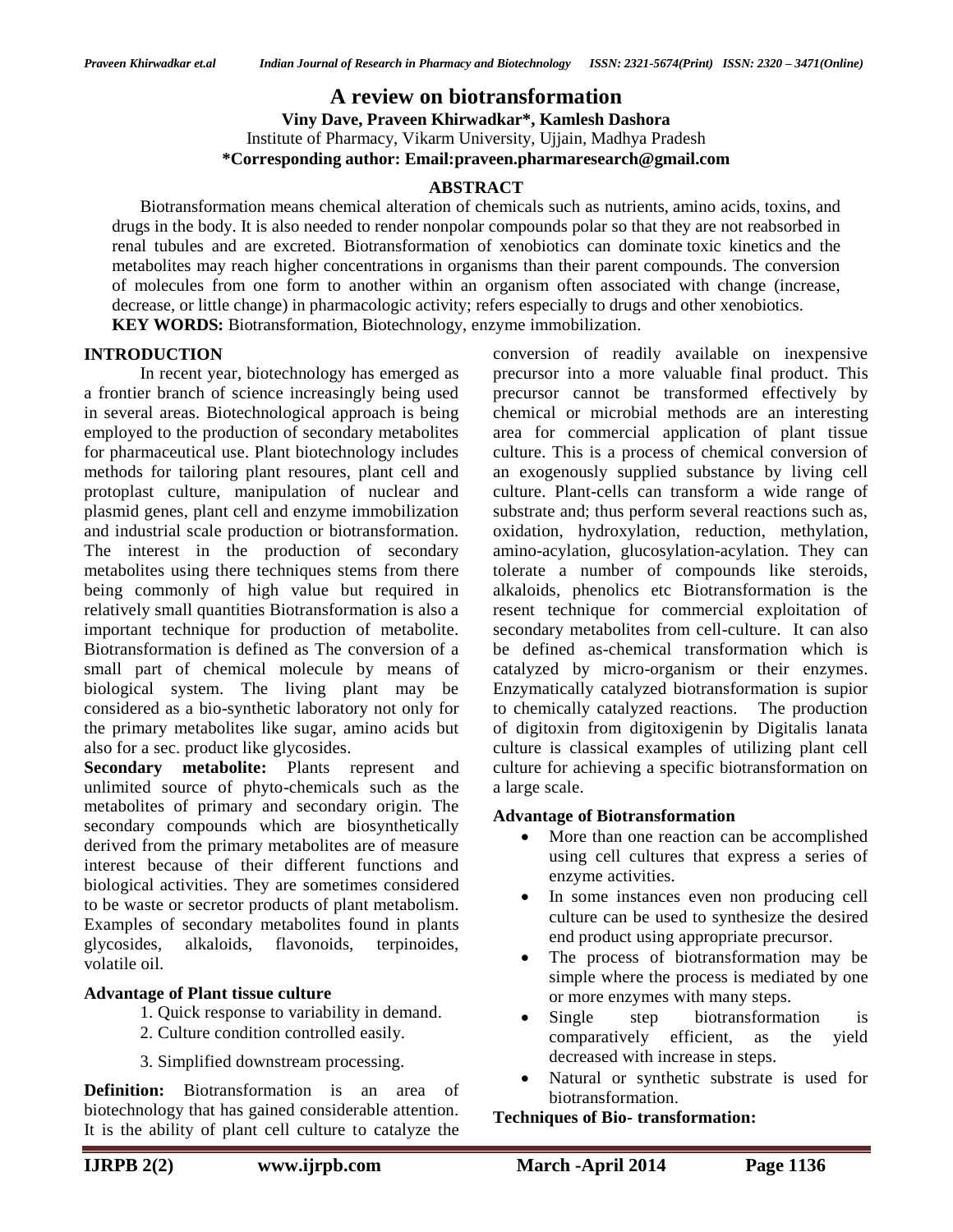**Biotransformation by immobilized cells:** It has been observed that immobilized plant cells may have higher production rate compared with freely suspended cells under same conversion conditions. Immobilization of plant cells as pioneered by this technology which enables entrapment of cells in a gel of calcium alginate, polyvinyl alcohol resin on fixed support of foam, fabric or hollow fibers. It creates for cells a situation which is to imitate membership in a tissue of whole plant. In this, cells are expected to crease to grow and accumulate metabolites.

**Biotransformation by hairy root culture:** Roots are good sources of variety of natural products like propane alkaloid, Catharanthus alkaloids, atropine, and hyoscyamine. Much attention is being given in recent years for obtaining secondary plants products by hairy root culture. The hairy roots are subcultured primarily on solid medium and then on rotary shaker at 1000 rpm at  $250^0C$  in dark in liquid medium. Hairy root culture is potencially applicable to the production of all root-derived metabolites from dicotyledonous plant. Undifferentiated celli of Atropa belladonna did not produce the tropane alkaloids-hyoscyamine but the culture gained the ability to synthesize this compound with the differenciation of roots.

Capability to biotransform BHT into stilbenequinone has been found in several hairy root cultures of members of the family-Asteraceae. It has reported the biotransformation of 18-glycyrrhetinic acid in Panax ginseng hairy root culture, which were also able to glycosylate digitoxigenin,a precursor of cardiac glycosides.Whitakar produced Onion culture with high levels of ethylcysteine sulfoxide which does not occurs naturally in Allium's species.

| <b>Substrate Biotransformed</b> | <b>Plant</b>       | Cell culture product    |
|---------------------------------|--------------------|-------------------------|
| Carrosine                       | Nicotiana tabacum  | Cavaxone                |
| Codeinone                       | Papaver somniferum | Codiein                 |
| Ellipticin                      | Choisya ternata    | 5-formylelliptione      |
| Solavetivone                    | Solonum tuberosum  | Hydroxylated derivative |
| 2-Succinylbenzoate              | Galium Mallugo     | Anthraquinone           |
| Valencene                       | Citrus Sps         | Noothatone              |

#### **Table.1.Examples of biotransformation by plant-cell culture**

| Cell culture       | <b>Support</b>            | <b>Precursor</b> | Produce          |
|--------------------|---------------------------|------------------|------------------|
| Coffea             | Polyurethane              | Theobromine      | Caffeine         |
| Papaver somniferum | Calcium alginate          | Codeinove        | Codinove         |
| Mentha Sp.         | Polyacrylamide, Hydrazide | (-)menthone      | $(+)$ Neomenthal |
| Prdephyllotoxin    | Calcium aginate           | Phenyl propanoid | podophyllotoxin  |

| Tuotelet Enumples of Stoutunstermulent using Foot curruites |                            |                      |  |  |  |
|-------------------------------------------------------------|----------------------------|----------------------|--|--|--|
| <b>Compound added</b><br><b>Products</b>                    |                            | <b>Plant Species</b> |  |  |  |
| Scopolamine                                                 | Hyoscyamine                | Hyoscyamus niger     |  |  |  |
| Quinine                                                     | Tryptophan                 | Chinchona ledgeriana |  |  |  |
| Nicotine                                                    | Lysin, Putresine           | Nicotiana Species    |  |  |  |
| Scopolamine                                                 | Putriscine, Spermidive     | Duboisia             |  |  |  |
| Hyoscyamine                                                 | Cadaverine and other amine | Myoporieds           |  |  |  |
| Digitoxin                                                   | Digitoxgenin               | Panax ginseng        |  |  |  |

### **Table.3. Examples of biotransformation using root cultures**

**Biotransformation by free cells:** This is also a useful technique for biotransformation. Both free cells and immobilized cell system are useful. The kinds of biotransformation reaction include oxidation, hydroxylation, methylation, and acylation. Following appear important in evolving strategies for maximal release of secondary metabolites by cultured cells.

- a) Selection of clones with high efficiency.
- b) Permeabilization of cells
- c) Selective removal of metabolites from media.
- d) Optimization of media for maximization of production and excretion.

These cells are growing in different types of cultures of which two are given here:

- 1. Callus culture
- 2. Suspension culture.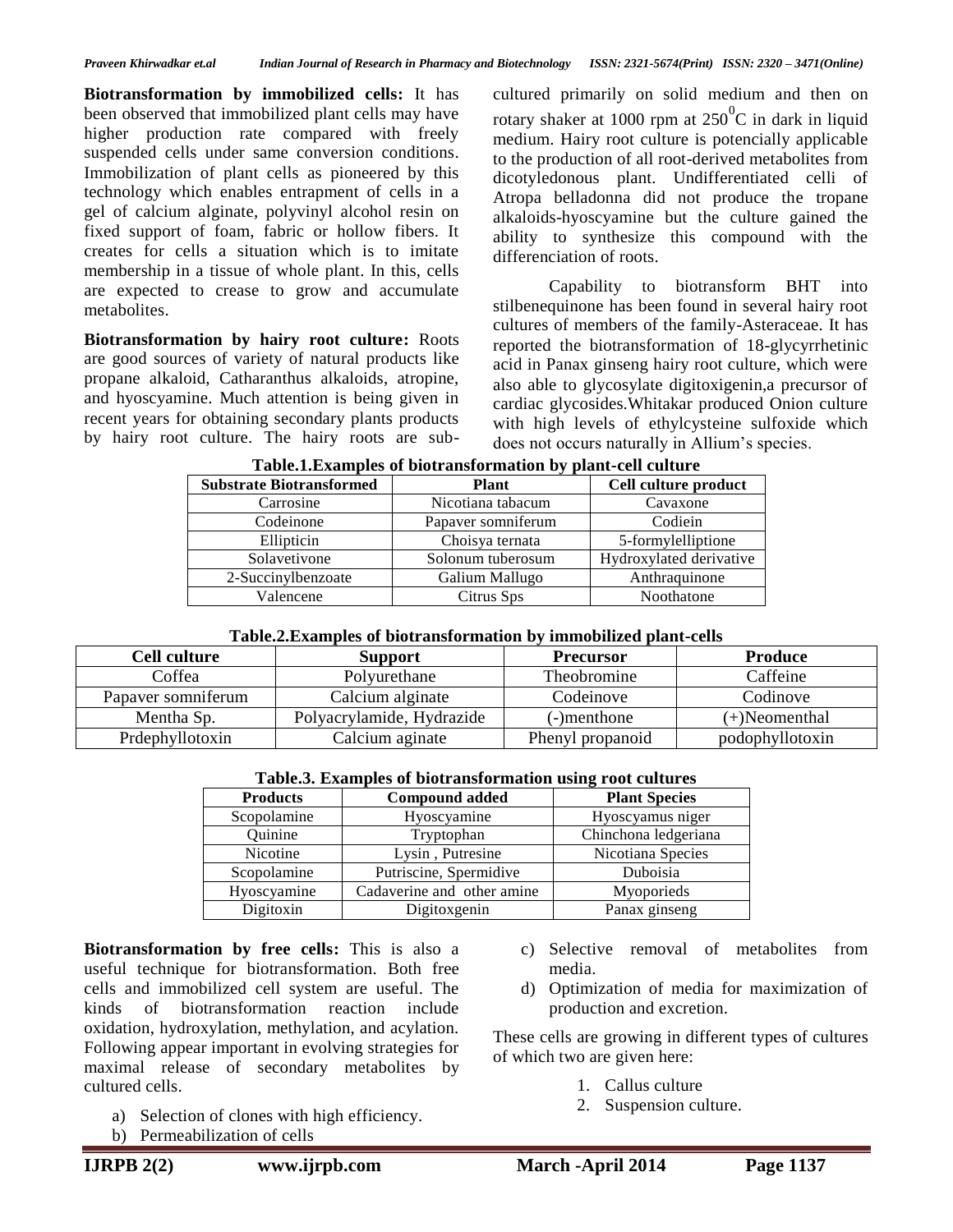*Praveen Khirwadkar et.al Indian Journal of Research in Pharmacy and Biotechnology ISSN: 2321-5674(Print) ISSN: 2320 – 3471(Online)*

**Callus culture:** Callus culture is a mass of cells or tissue resulted subsequent to initiation & continued proliferation of the undifferentiated parenchyma cells from parent tissue on a clearly defined semi solid media. When an explants from a differentiated tissue is cultured on a medium. The quiescent cells undergo changes to achieve meristematic state. This phenomenon of mature cells reversion back to the meristematic state leading to the formation of callus growth is called differentiation. Moreover, the cells from callus are capable of generating into whole plant, a phenomenon referred to as redifferentiation. The callus formation is controlled by the endogenous auxin & cytokinin. Organogenisis can be initiated & regulated in the callus culture by the manipulation of the ratio of auxin & cytokinins.

**Suspension culture:** This culture essentially contains homogenous individual plant cells in its liquid medium. The suspension cultures are generally initiated by transferring an established callus tissue to an agitated liquid nutrient medium in Erlenmeyer culture vessels. The composition of the medium for the establishment of suspension cultures could be the same as defined for callus cultures except for the addition of agar. The soft callus generally forms in a suspension culture without much difficulty. The suspension culture is usually incubated at  $25^{\circ}$ C in darkness or in low intensity fluorescent light. A cell suspension is generally formed within 4 to 6 weeks. The cells grown in culture meristematic & usually undifferentiated & there is no evidence that cells of shoot or root origin is metabolically different. The suspension culture is sub cultured by the transfer at regular intervals of untreated or fractionated aliquots of the suspension to fresh medium.

Several forms of suspension cultures are commonly utilized as follows

- 1. Batch suspension cultures
- 2. Semi continuous culture
- 3. Continuous culture.

**Elicitation:** Elicitors are compounds of biological origin involved in plant microbe interaction. But in the context of product accumulation by cell cultures, elicitors are considered as mediator compounds which induce secondary metabolites formation in cells cultures. Varieties of elicitors have been used for production of secondary metabolites. Polysaccharides in alginate are known to act like elicitor for shikkonin production in lithospermum

erythrorhizen cells & for echinatin production by glycyrrhiha echinatin cells.

Elicitation improves the efficiency of Sec. Product accumulation in plant cell culture by:

- a) Minimizing up on time
- b) Avoiding change of media
- c) Induction of enzymes involved in biosynthetic pathway.
- d) Inducing excretion of metabolites into the medium.

Apart from using elicitors of biotic origin a biotic elicitors have also been used. They are either physical or chemical in nature. Elicitation involves the usage of microbial pathogens for triggering various reactions in cell cultures.

**Precursor feeding:** It is another diverse, but contradictory tool for enhancing secondary metabolite production. Even precursors to increase die synthesis of various phytochemicals invitra.There are two distinct methods of increasing the precursor supply within the cell, firstly by addition to the medium in which care the uptake mechanism may not be limiting. Secondly, by selecting for resistance to precursor analogues in which cares the intracellular level may be modified for e.g. shikonin production increase three fold when cultured cells of Lithospeimum species are fed with L-Phenylalanin. Similarly Datura sp. Cell suspension cultures are supplemented with hydroquinone, in traces, the arbutin synthesis increase considerably.

**Application of biotransformation:** There is biotransformation have many applications in various fields. It is used to production of secondary metabolites. The genetic information required for the manufacture of sec. Metabolites is also present in the undifferentiated cells.

There are various applications. Some examples are described here.

## **Biotransformations of steroids:**

**Digitoxin:** In which digitoxigenin and digitoxin and their derivatives can be extracted from the leaves of Digitalis lanata. In the process of biotransformation of Digitoxin many compounds are produced, out of which purpurea glycoside A is mainly produced and methyl digitoxin is usable substrate. In biotransformation purpurea glycoside A is a main product and deacetyl lanotoside C and lanatoside C is minor product.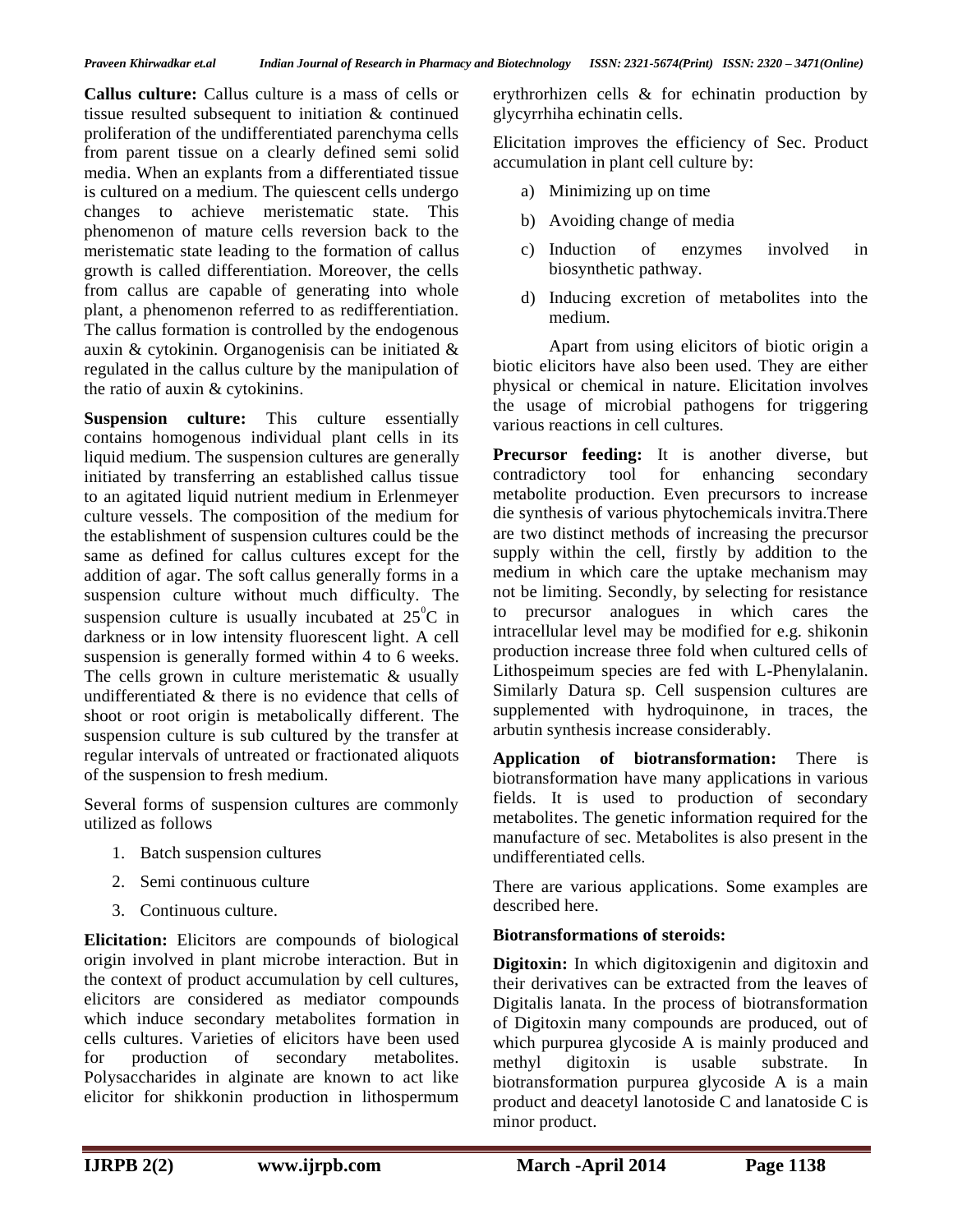| <b>Elicitor</b>   | <b>Preparation</b>  | <b>Cell culture</b> | <b>Product</b>           |
|-------------------|---------------------|---------------------|--------------------------|
| Aspergillus Niger | Homogenate          | Cinchona ledgeriana | anthraquinones           |
| Botrytis SP.      | Homogenate          | Papaver somniferum  | sanguinarine             |
| Chry sosporium    | Filtrate & extracts | Catharanthus roseus | Tryptamine, catharantine |
| Yeast             | Carbohydrate        | Glycine max         | glyceoline               |

**Biotransformation of alkaloids:** A variety of alkaloids have been used, as pharmaceuticals & most of them are plant metabolites. Research of production of useful alkaloids by plant cell cultures has been carried out for more than 25 years. Industrial production has not yet succeeded because of low producing ability of the cultured of the cultured cells. Plant used for their studies are mainly, *Atropa belladonna, Hysocyamus niger, Datura metalloids.*

**Morphine alkaloids:** Codeine is an analgesic and cough-suppressing drug and *Papaver somniferum* L. is a traditional commercial source of codeine & Morphine which can be converted to codeine. Mature capsule of *P.bracteatum* accumulates up to 3.5 % of the baine, which also can be converted to codeine. Although many researchers have tried to produce codeine by undifferentiated cells of their plants, little success has been achieved.

**Berberine:** Berberine is an isoquinoline alkaloid, which is distributed in roots of coptis Japonica, & cortex of philodendra's anurans. Addition of a polyamine, sperm dine, was found to stimulate the production of berberine by Thalictrum minus cell suspension cultures.

**Tropane alkaloids:** Scopolamine & hyosyamine are tropane alkaloids. The cone of scopolamine & hyoscyamine in cultured cells are generally very low in spite of many efforts of increase the field using various approaches

**Vincristine:** It is reported biotransformation of a hydro vincritin to vindolin by a cell extract of Catharanthus-roseus cell suspension culture. Their species produce high-value specialist; phytochemicals, highly valuable drugs like vinblastin & Vincristine that are used for the treatment of cancer are extracted from Catharanthus roseus plants.

**Biotransformation of glycoside:** The rue plant (*Ruta graneolens*) ads its normal tissue cultures contain a no. of constituents, including furanecoumarins derived from 7 hydroxy coumarin (A) stack & constable showed that two chemical mammies of 7 hydroxy coumarin precursor, the 4 methyl & 8 methyl derivatives, when fed to the Ruta

cell culture, give rise to a no. of the comespanding unnatural analogues (B,C)

**Biotransformation of terpenoids:** Monoterpenes Biotransformations have been demonstrated with mentha cell lines capable of transforming pulegon to iromenthone,  $\&$  (-)-Mentone to (+) neomenthal.

**Biotransformations of paclitaxel (Taxel) by plant cell culture:** Incubation of eucalyptus citriodera, Azadirachata indica & capsicum annum cell cultures with piclitaxel was carried in a refrigerated shaker incubator at 120 rpm &  $25^{\circ}C$  ( $\pm 1^{\circ}C$ ) for 48 hr. The culture were extracted for Texans & analyzed by HPLC. Only E. citriodora cultures were able to biotransform paclitaxel into two known compound (baccatin III & deacetyl baccatin III) & an unknown compound.

**Biotransformation of diatpenoid:** Isosteviol Stevioside is a sweet glycoside extracted from the leaves of Stevia rebaudiana. Upon hydrolysis it gives isosteviol. The biotransformation of isosteviol by Aspergillus niger produced the B-OH derivative,, ent-7- alpha-hydroxy –16- Ketobeyeran –19-oic, & the 1-alpha, 7-beta-dioxy derivatives, and –1-beta 7 alpha- dihydroxy –16-ketobeyenan –19-oic acid.

**Biotransformation of constituents of essential oils by germinating wheat seed:** Wheat seeds when exposed to essential oils are able to metabolite certain monoterfoene. The actual amount of compound & their derivatives is the endosperms & embryo of wheat seeds after exposer to the monoterpenes more determined.Many other biochemical transformations by cell cultures have been demonstrated, and include epoxidation, ester formation and saponification, glycosylation, hydroxylation, isomarization, methylation and oxidation. For this technique to be commercially viable, the product must be sufficiently important the substrate must be available in reliable amount.

**Factors affecting biotransformation:**  Biotransformation is longely depends an various factors like physiological, biochemical aspects & environmental conditions of cell culture. Source of origin of plant tissue, culture media formulation, carbon sources, plant growth regulator, physical